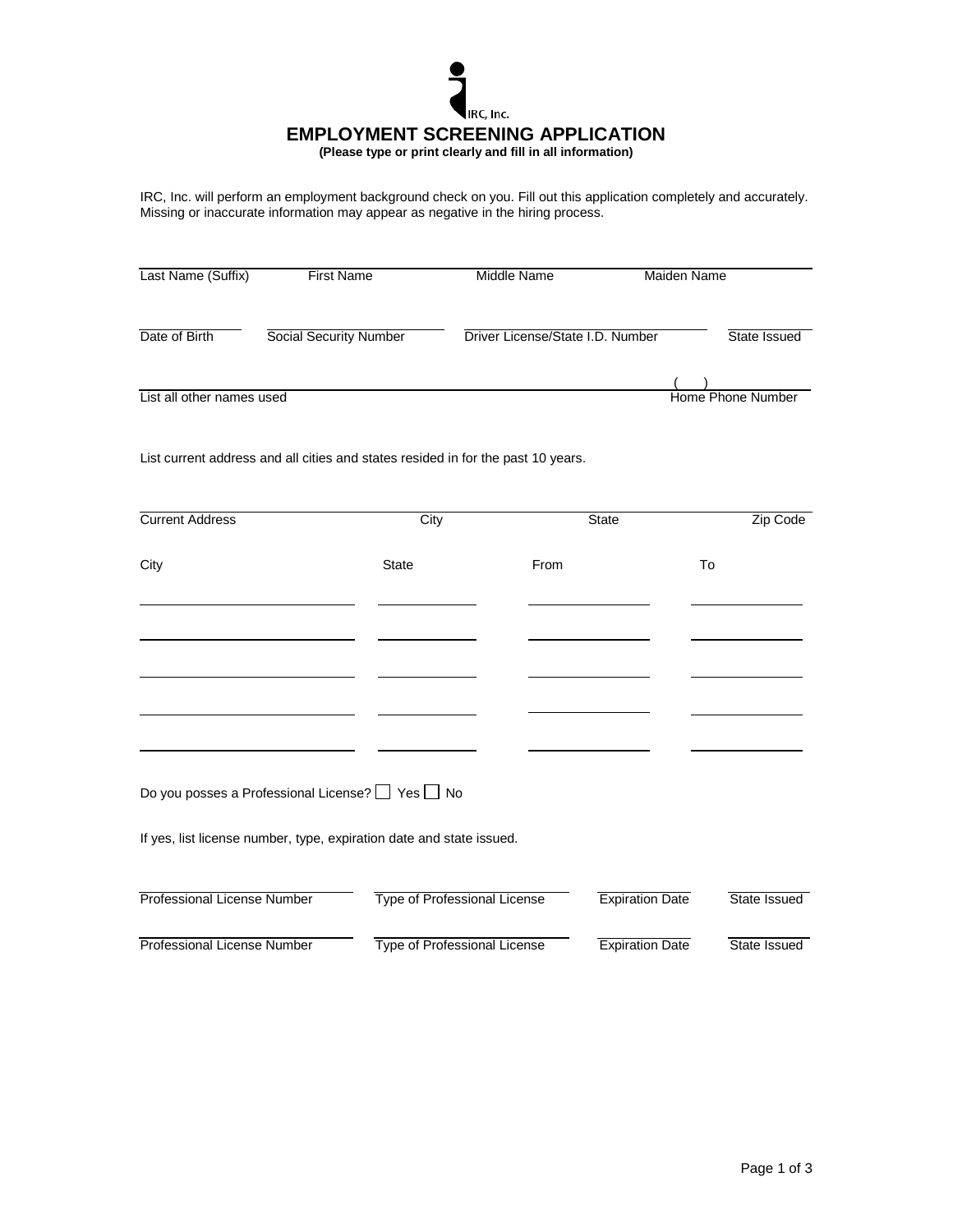## **Education**

| Name of High School                                                               |             | City                                                                                                                 | <b>State</b>           |
|-----------------------------------------------------------------------------------|-------------|----------------------------------------------------------------------------------------------------------------------|------------------------|
| Did you receive a diploma? Yes No                                                 |             |                                                                                                                      |                        |
| Name used while attending                                                         |             | Last Date Attended                                                                                                   | <b>Graduation Date</b> |
| Did you receive GED? Yes No                                                       |             |                                                                                                                      |                        |
| If yes, please provide the testing center name, City, State______________________ |             |                                                                                                                      |                        |
| List all Colleges and/or Universities that you attended:                          |             | Name used while attending                                                                                            |                        |
| College or University                                                             | City, State | Dates Attended                                                                                                       | Degree Rec'd           |
|                                                                                   |             |                                                                                                                      |                        |
|                                                                                   |             |                                                                                                                      |                        |
|                                                                                   |             |                                                                                                                      |                        |
|                                                                                   |             | <b>Employment History</b> Please list your employment starting with the most recent employer. List ALL full time and |                        |

part time employment during the last 10 years. May we contact your present employer? Yes \_\_\_\_ No **Please fill out completely.**

| 1.                  |                     |                     |                     |
|---------------------|---------------------|---------------------|---------------------|
| Company Name        | Supervisor          |                     | Phone Number        |
| City, State         |                     |                     |                     |
| Job Title           | Dates: From:        | To:                 |                     |
|                     |                     | \$                  | per                 |
| Reason Left         | <b>Final Salary</b> |                     |                     |
| 2.                  |                     |                     |                     |
| <b>Company Name</b> | Supervisor          |                     | <b>Phone Number</b> |
| City, State         |                     |                     |                     |
| Job Title           | Dates: From:        | To:                 |                     |
|                     |                     | \$                  | per                 |
| Reason Left         |                     | <b>Final Salary</b> |                     |
| 3.                  |                     |                     |                     |
| <b>Company Name</b> | Supervisor          |                     | Phone Number        |
| City, State         |                     |                     |                     |